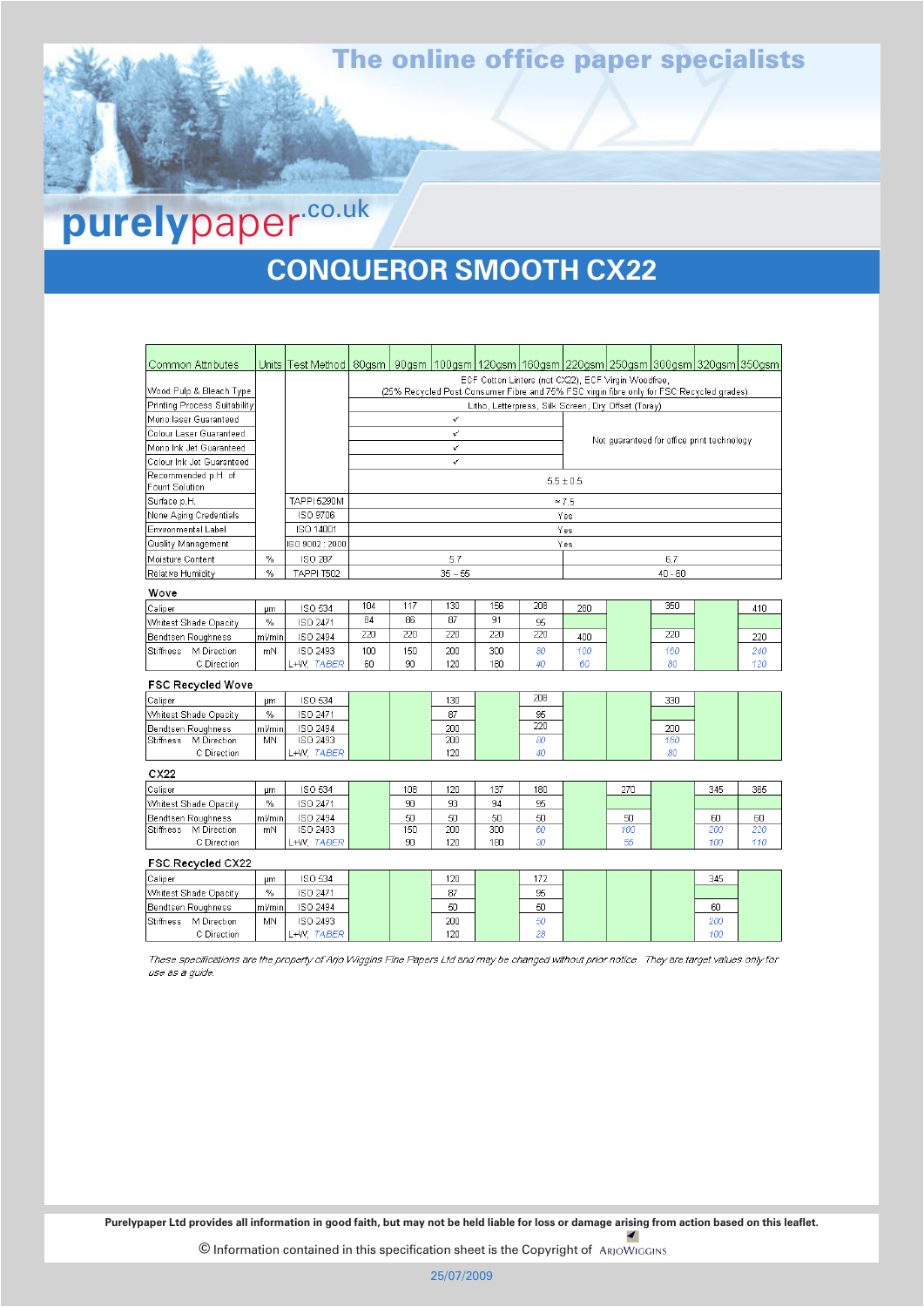# purelypaper.co.uk

# **CONQUEROR SMOOTH CX22**

## **Printing Hints Sheet**

**Conqueror Smooth CX22** is a super smooth wove sheet providing excellent performance on desk top laser and ink jet printers. Available in six shades across seven weights with matching envelopes. Watermarked versions are available in three paper weights.

## **PRINTING GUIDELINES**

## **1. SCREEN RULING**

For standard process colour printing it is not usual to exceed 150 lpi however depending upon the image, screen rulings of 200 lpi can be achieved with careful ink control. Some dark fourcolour images may benefit from Under Colour Removal techniques and/or the use of 'Stochastic' (FM) screening technologies.

#### **2. PRINTING INKS**

Use fully oxidizing or conventional positive drying, quick setting, 'hard dry' inks, with or without I.R. drying assistance*. Must avoid the use of press stable / stay fresh ink systems.* UV cured inks can be used. Use laser suitable inks when subsequent laser processing is required.

## **3. PAPER HANDLING & TIPS TO AVOID SET OFF**

As the delivery stack grows quickly when printing boards, select a slow press speed and do not allow the delivery stack to become too large, as the prints at the bottom of the stack will still be wet and therefore less resistance to marking as compared to when printing paper weights. It may be helpful to turn off the delivery sheet joggers and use a 35 micron 'Anti-set off' spray powder (can use a vanishing grade). Also the sheet gripper release should be adjusted so the board lands gently in the delivery with the minimum of movement. The paper weights although less likely can also set off, particularly when printing wet on dry. It is recommended to protect the paper from environmental changes in humidity and temperature at all times, by the use of pallet covers or stretch wrap.

## **4. VARNISHING & SEALING**

**5. FINISHING**

A gloss varnish is not easily achieved. To obtain successful varnishing results it is essential to pre-seal the surface with large amounts of either Acrylic or Glycol sealers. The UV Silk Screen process must be used to achieve sufficient varnish weight. The first application should be with a Matt UV varnish, followed by repeat varnishings of Gloss UV varnish until the desired effect is achieved. Be certain the printing inks are suitable for UV varnishing and sealers and ensure they are thoroughly dry before sealer and varnish application. Other machine varnish applications are not advisable as the visual effect may be disappointing. Sealers can be used to give minimal protection to printed material to help avoid marking when further processing is required. Stay fresh inks (*not recommended*) may mark more readily so a seal may be of benefit, particularly when the prints contain dark areas. Best results are obtained when applying the sealer after the inks are thoroughly dry. Some sealers may not be compatible with laser equipment and UV varnishing is only recommended for the text and board weights. Areas to be later laser or ink jet printed should be free from varnishes or sealers to get the best printing performance.

**Purelypaper Ltd provides all information in good faith, but may not be held liable for loss or damage arising from action based on this leaflet.**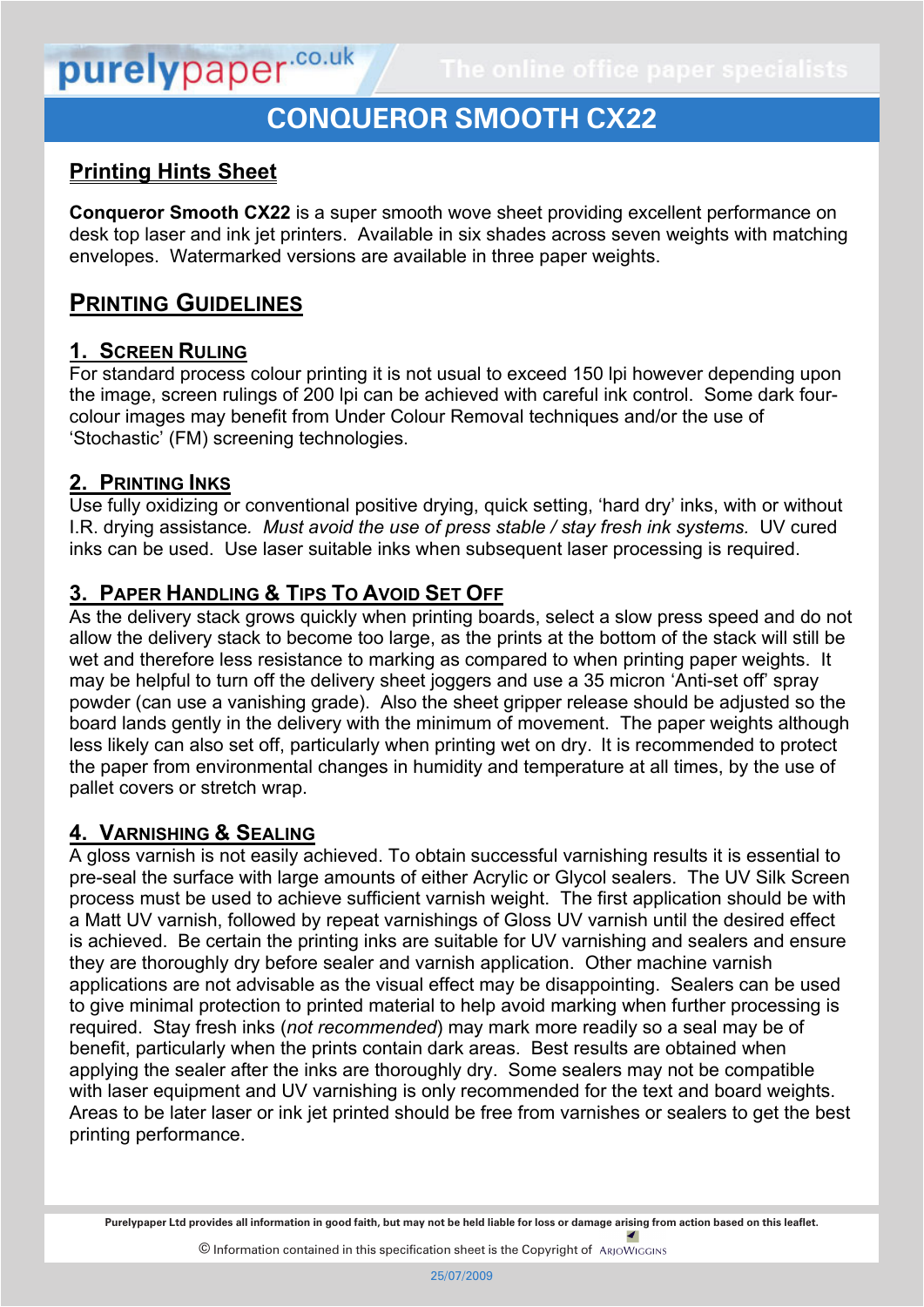## **CONQUEROR SMOOTH CX22 Printing Hints Sheet**

Embossings may be done with relative ease. For deep or large embossings it is recommended to have the corners of the die rounded off to help prevent creases forming from them. Laser machines do not care for embossed images, however shallow embosses are less likely to cause problems. Embossed papers will be more prone to miss feeds and jams within office printing technologies.

#### **DIE CUTTING**

purelypaper.co.uk

Die cutting can be performed without difficulty. Feeding problems can be experienced with die cut or perforated papers on office printing technologies.

#### **LASER CUTTING**

Laser cutting can be performed easily however as with any paper there will be some scorching evident around the cut area. Feeding problems can be experienced with laser cut papers on office printing technologies.

#### **HOT FOIL BLOCKING**

Due to the very smooth surface of CX22, foil blocking may be performed easily. This is not a recommended print process for subsequent laser printing. If laser printing is essential ensure the foiled image is indented to below the paper surface and always trial the foil compatibility with the laser printer prior to committing to a long print run.

#### **CREASING**

The board weight will require pre-creasing by a channel and matrix system before folding to help avoid cracks appearing at the fold. The raised bead formed by the creasing rule should always be on the inside of the fold.

#### **DIE STAMPING**

Die stamping may be performed with relative ease. This is not a recommended print technique for subsequent office printing as the relief image may lead to feeding difficulties. A shallow emboss is less likely to cause feeding problems. If the die stamped work is intended for subsequent laser printing ensure the materials used are laser suitable and trial on the intended office machine before committing to a large print run, whenever possible.

#### **THERMOGRAPHY**

**Conqueror Smooth CX22** can be thermographically printed. Thermography prints are not recommended for laser printing. If subsequent laser printing is essential, ensure the thermography powder is suitable for use with laser printers. Also note thermography can distort paper and so promote feeding problems with office printers.

#### **FILM LAMINATING**

**Conqueror Smooth CX22** will accept laminates easily however since it is an uncoated paper some silvering may be evident. To reduce silvering apply an excess of adhesive if possible and increase the laminating pressure. The increased adhesive volume will extend the time required to reach a strong bond between paper and laminate surfaces. Be certain the printing inks are suitable for laminating and ensure they are thoroughly dry before hand.

**Purelypaper Ltd provides all information in good faith, but may not be held liable for loss or damage arising from action based on this leaflet. DESK TOP PERFORMANCE**